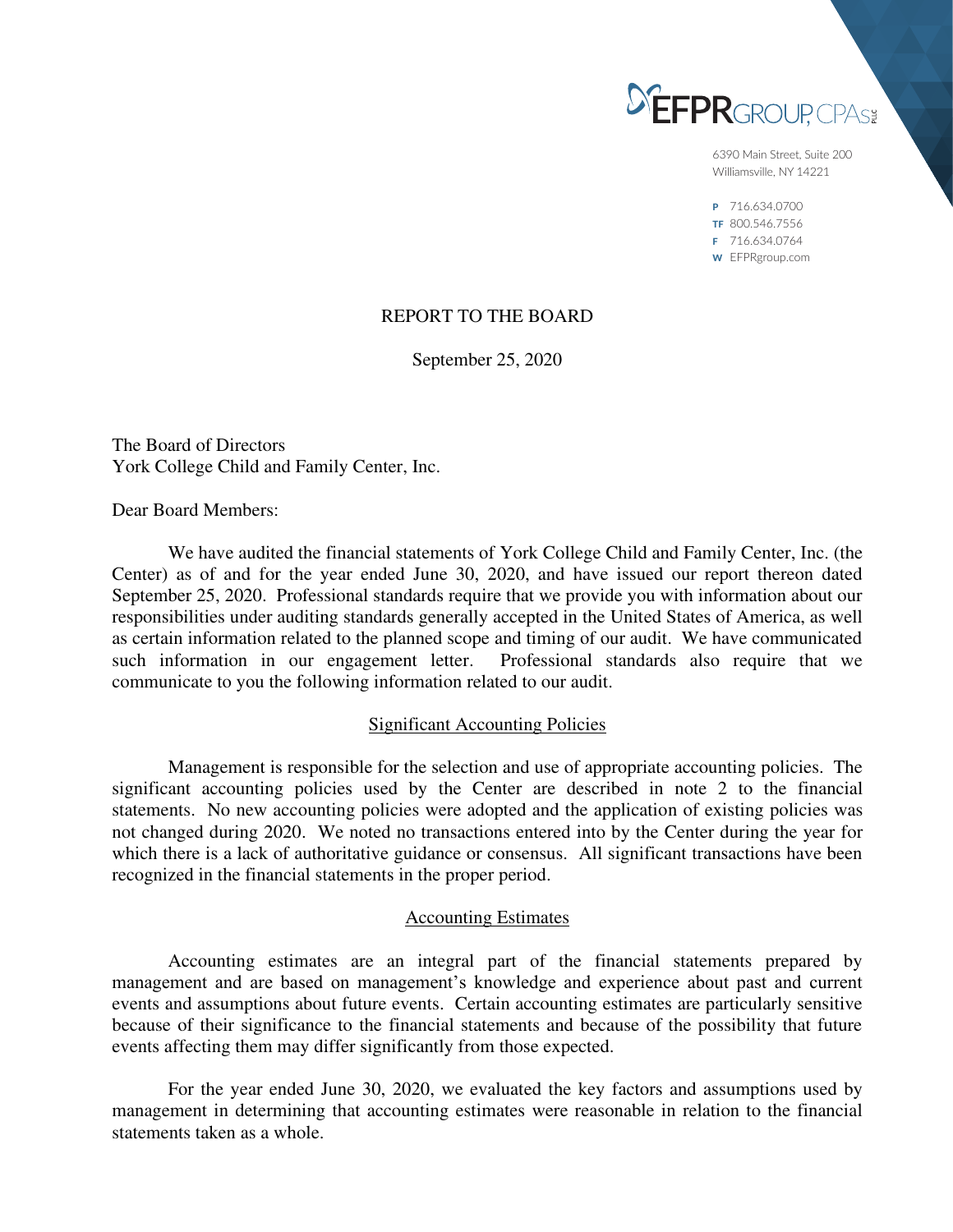The Board of Directors York College Child and Family Center, Inc. Page 2

## Significant Disclosures

 Certain financial statement disclosures are particularly sensitive because of their significance to financial statement users. The most sensitive disclosure affecting the financial statements was the disclosure of program services in note 5.

## Difficulties Encountered in Performing the Audit

 We encountered no difficulties in dealing with management in performing and completing our audit.

### Corrected and Uncorrected Misstatements

 Professional standards require us to accumulate all misstatements identified during the audit, other than those that are clearly trivial, and communicate them to the appropriate level of management. There were no material uncorrected misstatements detected as a result of our audit procedures.

# Disagreements with Management

 For purposes of this report, a disagreement with management is a financial accounting, reporting, or auditing matter, whether or not resolved to our satisfaction that could be significant to the financial statements or the auditors' report. We are pleased to report that no such disagreements arose during the course of our audit.

### Management Representations

 We have requested certain representations from management that are included in the management representation letter.

### Management Consultations with Other Independent Accountants

 In some cases, management may decide to consult with other accountants about auditing and accounting matters, similar to obtaining a "second opinion" on certain situations. If a consultation involves application of an accounting principle to the Center's financial statements or a determination of the type of auditors' opinion that may be expressed on those statements, our professional standards require the consulting accountant to check with us to determine that the consultant has all the relevant facts. To our knowledge, there were no such consultations with other accountants.